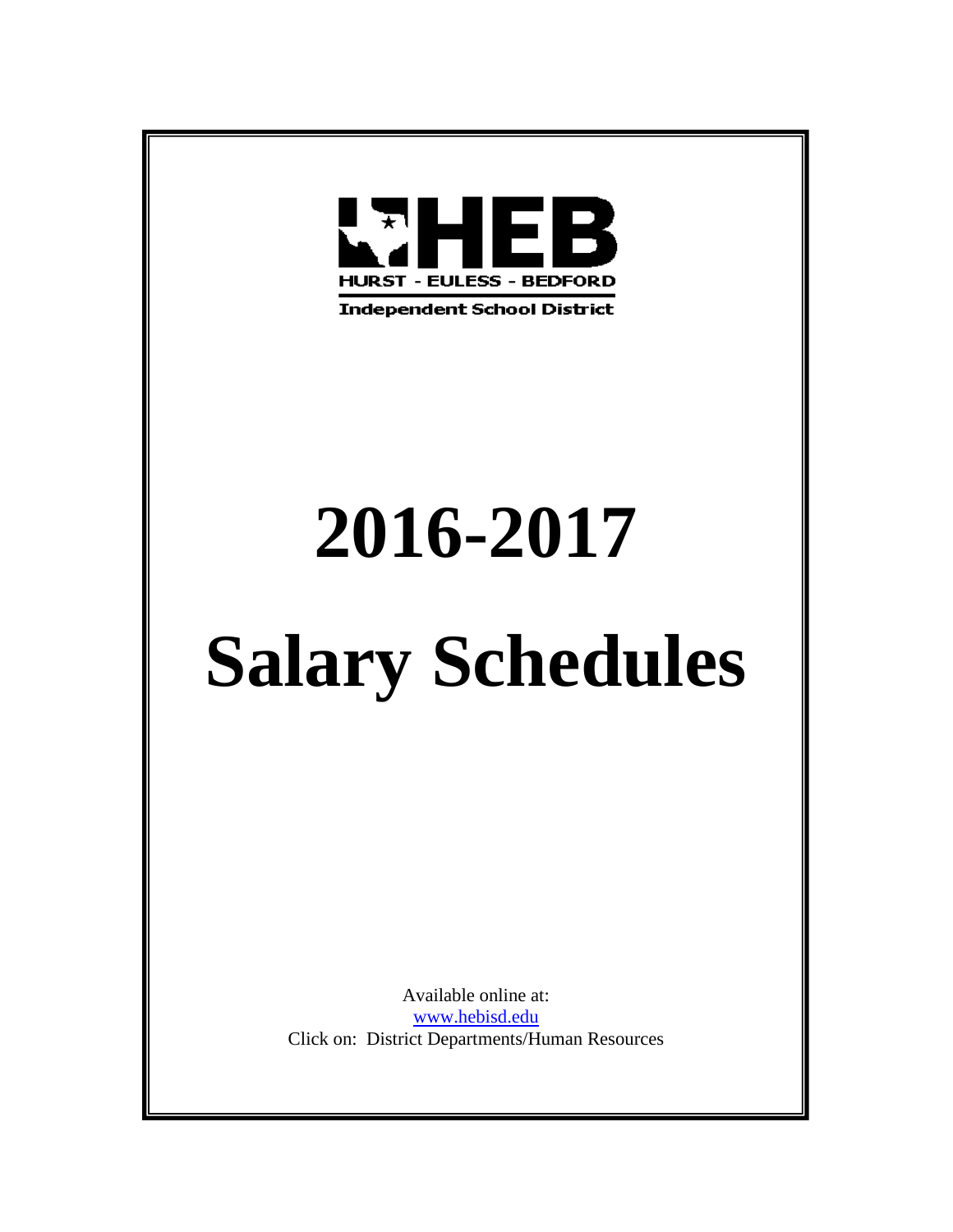#### **Hurst-Euless-Bedford Independent School District**

#### **THIS SALARY SCHEDULE BOOK IS FOR THE 2016-2017 SCHOOL YEAR ONLY.**

Neither past nor future salaries can be accurately calculated nor predicted from this booklet. Only the salaries for the 2016-2017 school year may be obtained from this information.

The local Board of Trustees adopts a new salary schedule each year. If a raise is given, it is based on a percent increase of the daily midpoint of each pay grade or a percent increase of the individual salaries. There are NO "step raises" given automatically. The "step raise" concept was eliminated from state funding of public education personnel in 1984. In its place is a state mandated minimum salary schedule. In 2016-2017 the state minimum salary schedule and other state mandated minimum salary calculations are applicable to classroom teachers, fulltime speech pathologists, full-time librarians, full-time counselors and full-time registered nurses. A local district may pay any amount above the state minimum at its discretion. The local school board also has full discretion in determining salaries of those employees not specifically covered by the state minimum salary schedule and/or state minimum salary calculations.

Nothing in this booklet shall be understood, interpreted, or construed as being a promise or offer of continued or future employment. Nothing in this booklet creates or is intended to create, implies or is intended to imply that a contract exists between Hurst-Euless-Bedford ISD and any employee other than that provided in state law or local policy.

The District shall pay all salaried employees over 12 months in equal monthly or bimonthly installments, regardless of the number of months employed during the school year. Salaried employees hired during the school year shall be paid in accordance with administrative regulations.

Please contact the Human Resources Office at (817) 399-2016 for questions or clarifications.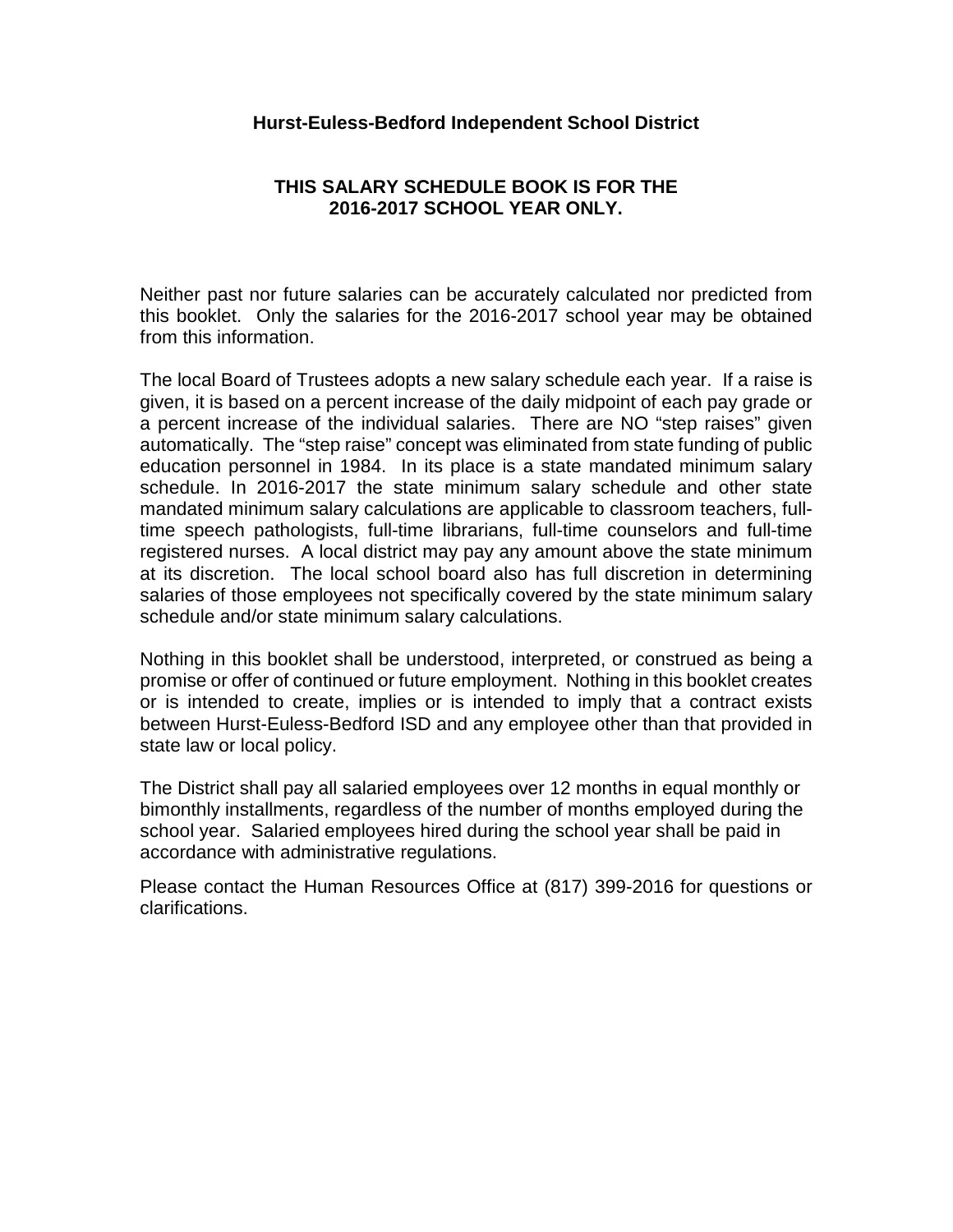#### **Hurst-Euless-Bedford Independent School District 2016 - 2017 TEACHER SALARY SCHEDULE**

| YRS                     | <b>BACHELOR'S</b> | <b>MASTER'S</b> | <b>DOCTORATE</b> |
|-------------------------|-------------------|-----------------|------------------|
| EXP                     | <b>187 DAYS</b>   | 187 DAYS        | <b>187 DAYS</b>  |
| 0                       | \$54,500          | \$56,500        | \$58,500         |
| $\mathbf 1$             | \$55,105          | \$57,165        | \$59,225         |
| $\overline{\mathbf{c}}$ | \$55,963          | \$58,224        | \$60,010         |
| 3                       | \$55,971          | \$58,330        | \$60,647         |
| 4                       | \$55,982          | \$58,440        | \$61,303         |
| 5                       | \$55,993          | \$58,551        | \$61,962         |
| 6                       | \$56,004          | \$58,892        | \$62,530         |
| 7                       | \$56,020          | \$59,006        | \$62,679         |
| 8                       | \$56,032          | \$59,077        | \$62,733         |
| 9                       | \$56,056          | \$59,162        | \$62,888         |
| 10                      | \$57,367          | \$59,285        | \$63,036         |
| 11                      | \$57,401          | \$59,651        | \$63,411         |
| 12                      | \$57,675          | \$60,844        | \$64,679         |
| 13                      | \$58,012          | \$61,240        | \$65,433         |
| 14                      | \$58,198          | \$61,429        | \$66,741         |
| 15                      | \$58,992          | \$61,736        | \$66,965         |
| 16                      | \$59,118          | \$61,900        | \$67,195         |
| 17                      | \$59,144          | \$62,374        | \$67,245         |
| 18                      | \$59,632          | \$62,861        | \$67,491         |
| 19                      | \$60,484          | \$63,714        | \$67,729         |
| 20                      | \$61,249          | \$63,978        | \$68,004         |
| 21                      | \$61,297          | \$64,233        | \$68,267         |
| 22                      | \$61,330          | \$64,559        | \$68,604         |
| 23                      | \$62,274          | \$65,504        | \$69,820         |
| 24                      | \$63,510          | \$66,740        | \$71,217         |
| 25                      | \$66,203          | \$67,783        | \$71,532         |
| 26                      | \$66,343          | \$69,077        | \$72,763         |
| 27                      | \$67,008          | \$70,267        | \$73,994         |
| 28                      | \$68,336          | \$71,604        | \$76,150         |
| 29                      | \$68,688          | \$71,990        | \$77,673         |
| 30                      | \$70,580          | \$72,671        | \$78,116         |
| 31                      | \$70,788          | \$73,514        | \$78,386         |
| 32                      | \$71,418          | \$74,807        | \$78,949         |
| 33                      | \$72,666          | \$76,057        | \$80,673         |
| 34                      | \$73,042          | \$76,469        | \$82,287         |
| 35                      | \$73,392          | \$76,879        | \$82,823         |
| 36                      | \$74,318          | \$77,717        | \$82,951         |
| 37                      | \$74,918          | \$78,681        | \$83,472         |
| 38                      | \$75,855          | \$79,628        | \$84,031         |
| 39                      | \$76,428          | \$80,273        | \$84,459         |
| 40                      | \$76,962          | \$81,008        | \$85,188         |
| 41                      | \$77,408          | \$82,046        | \$86,229         |
| $42+$                   | \$86,592          | \$88,341        | \$90,341         |

This schedule is applicable for the 2016-2017 school year only. Neither past nor future salaries can be accurately calculated or predicted from this schedule. The HEB ISD Board of Trustees approves a teacher salary schedule on an annual basis.

This salary schedule is based on 187 days. If the number of state contract days is reduced, this reduction in days may result in a reduction in pay.

Board Policy DBA (Local). Degrees will be verified and only awarded from a regionally accredited college or university as per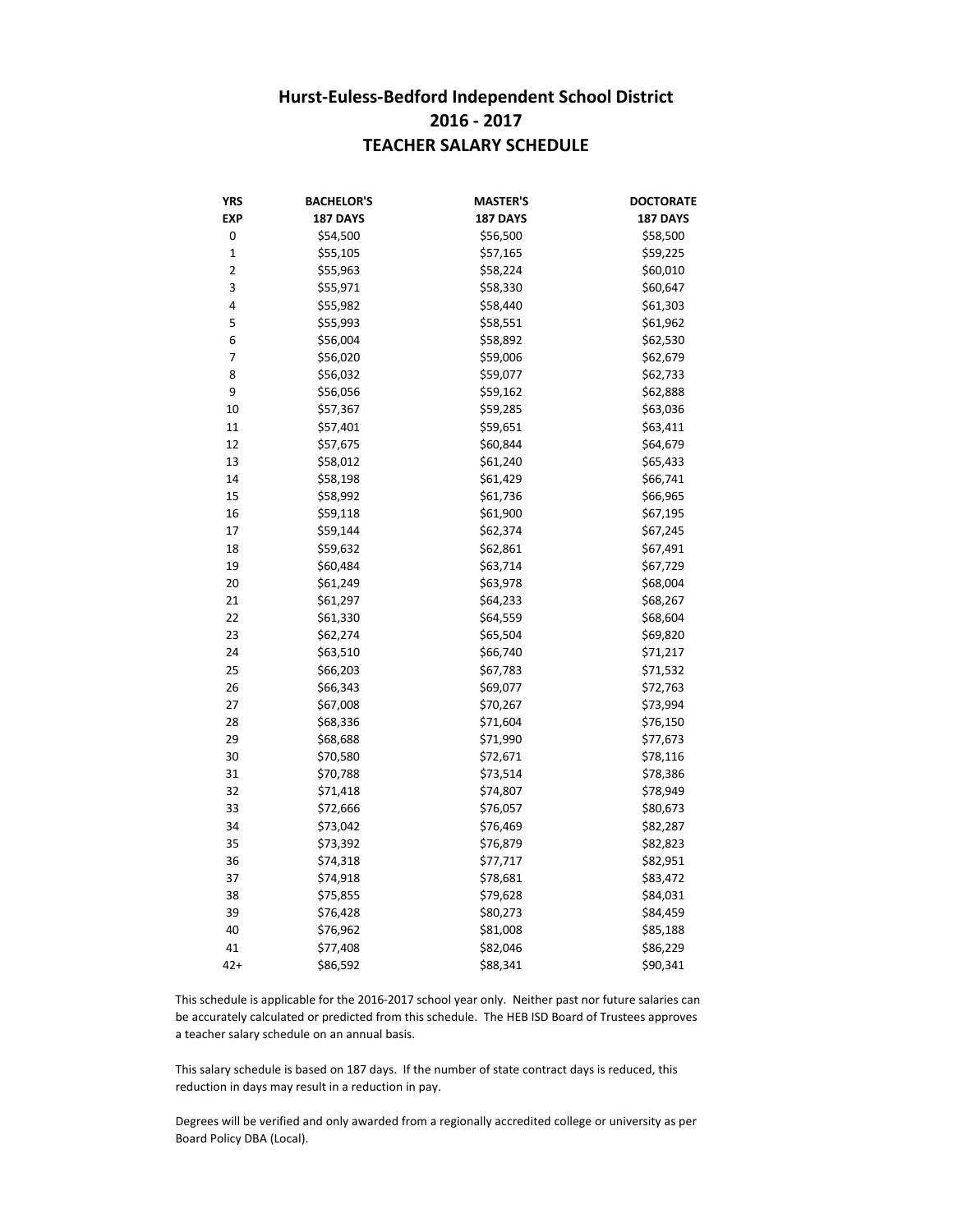## **ADMINISTRATIVE / PROFESSIONAL Job Classification Pay Schedule**

#### **PAYGRADE 01**

| Lead Truancy Officer   |             | <b>Community Relations Liaison</b> |                 | <b>Staff Accountant</b> |  |
|------------------------|-------------|------------------------------------|-----------------|-------------------------|--|
| <b>Truancy Officer</b> |             | Stadium Manager                    |                 |                         |  |
|                        |             | <b>Minimum</b>                     | <b>Midpoint</b> | <b>Maximum</b>          |  |
| <b>DAILY</b>           | <b>RATE</b> | \$236.21                           | \$299.20        | \$362.17                |  |
| 187                    | <b>DAYS</b> | \$44,171                           | \$55,950        | \$67,726                |  |
| 200                    | <b>DAYS</b> | \$47,242                           | \$59,840        | \$72,434                |  |
| 210                    | <b>DAYS</b> | \$49,604                           | \$62,832        | \$76,056                |  |
| 230                    | <b>DAYS</b> | \$54,328                           | \$68,816        | \$83,299                |  |
| 240                    | <b>DAYS</b> | \$56,690                           | \$71,808        | \$86,921                |  |

#### **PAYGRADE 02**

| <b>Support Specialist</b>                                                     |             |                                                                                                 | Executive Assistant (Board & Superintendent) |                                                               |
|-------------------------------------------------------------------------------|-------------|-------------------------------------------------------------------------------------------------|----------------------------------------------|---------------------------------------------------------------|
| <b>Instructional Technology Specialist</b><br>Insurance & Contract Specialist |             | <b>Public Relations &amp; Marketing Specialist</b><br><b>Content &amp; Marketing Specialist</b> |                                              | <b>Occupational Therapist</b><br><b>Technology Specialist</b> |
|                                                                               |             |                                                                                                 |                                              |                                                               |
| <b>DAILY</b>                                                                  | <b>RATE</b> | \$280.29                                                                                        | \$355.35                                     | \$430.38                                                      |
| 187                                                                           | <b>DAYS</b> | \$52,414                                                                                        | \$66,450                                     | \$80,481                                                      |
| 220                                                                           | <b>DAYS</b> | \$61,664                                                                                        | \$78,177                                     | \$94,684                                                      |
| 240                                                                           | <b>DAYS</b> | \$67,270                                                                                        | \$85,284                                     | \$103,291                                                     |
|                                                                               |             |                                                                                                 |                                              |                                                               |

#### **PAYGRADE 03**

| Counselor<br><b>SLP Facilitator</b> |              |             | Social Worker              |                             | Support Specialist         |
|-------------------------------------|--------------|-------------|----------------------------|-----------------------------|----------------------------|
|                                     | <b>DAILY</b> | <b>RATE</b> | <b>Minimum</b><br>\$293.91 | <b>Midpoint</b><br>\$365.79 | <b>Maximum</b><br>\$437.73 |
|                                     | 200          | <b>DAYS</b> | \$58,782                   | \$73,158                    | \$87,546                   |
|                                     | 205          | <b>DAYS</b> | \$60,252                   | \$74,987                    | \$89,735                   |
|                                     | 210          | <b>DAYS</b> | \$61,721                   | \$76,816                    | \$91,923                   |
|                                     | 215          | <b>DAYS</b> | \$63,191                   | \$78,645                    | \$94,112                   |
|                                     | 220          | <b>DAYS</b> | \$64,660                   | \$80,474                    | \$96,301                   |
|                                     | 240          | <b>DAYS</b> | \$70,538                   | \$87,790                    | \$105,055                  |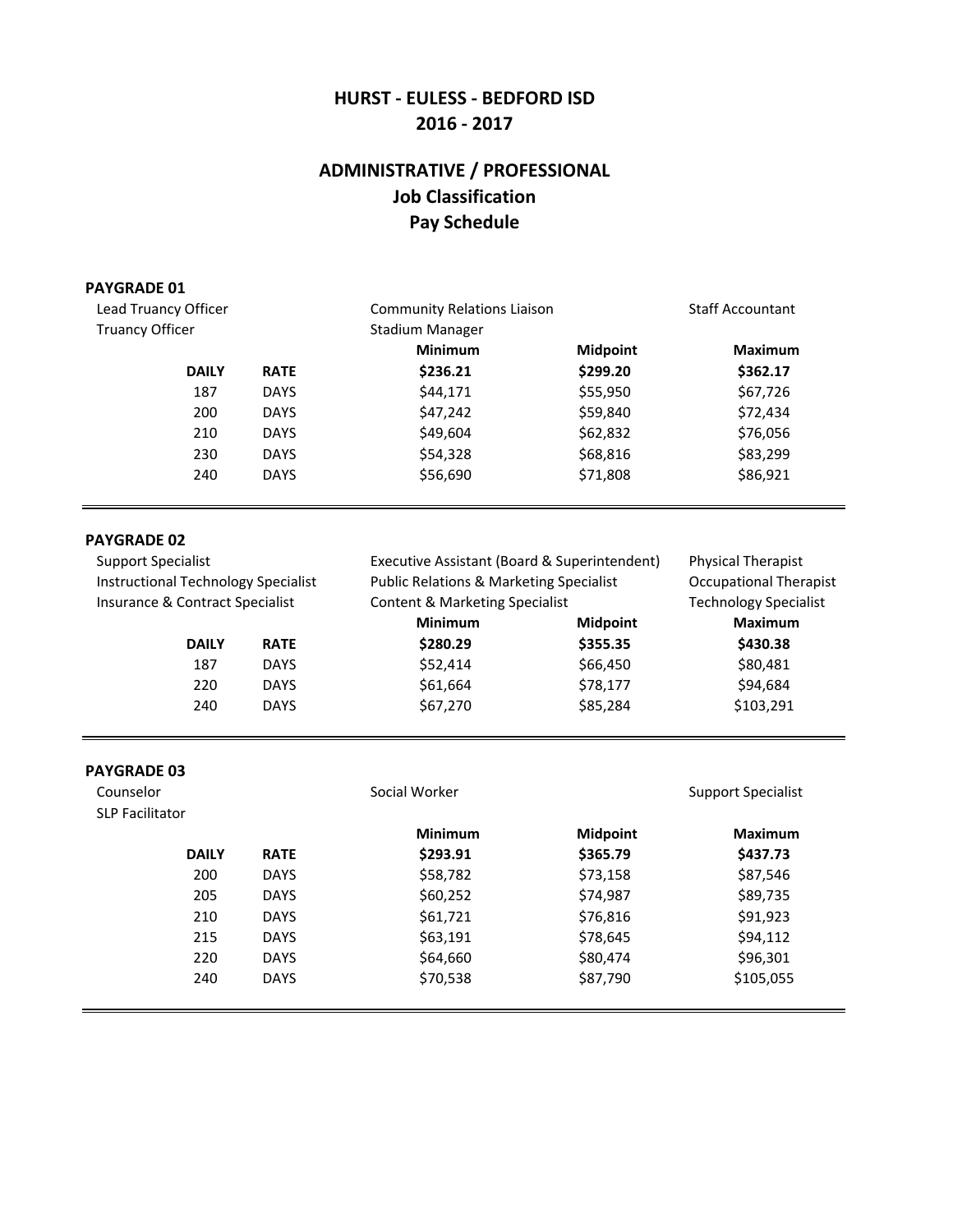#### **2016 - 2017 HURST - EULESS - BEDFORD ISD**

## **ADMINISTRATIVE / PROFESSIONAL Job Classification Pay Schedule**

#### **PAYGRADE 04**

| Assistant Principal, Elementary   |             | Transition Specialist/Diagnostician |                 | Diagnostician             |
|-----------------------------------|-------------|-------------------------------------|-----------------|---------------------------|
| <b>Assistant Principal, BCTEA</b> |             | Safety/Ath. Trainer, Stadium        |                 | Coordinator, Extended Day |
|                                   |             | <b>Minimum</b>                      | <b>Midpoint</b> | <b>Maximum</b>            |
| <b>DAILY</b>                      | <b>RATE</b> | \$316.64                            | \$380.20        | \$443.74                  |
| 210                               | <b>DAYS</b> | \$66,494                            | \$79,842        | \$93,185                  |
| 220                               | <b>DAYS</b> | \$69,661                            | \$83,644        | \$97,623                  |
| 230                               | <b>DAYS</b> | \$72,827                            | \$87,446        | \$102,060                 |
| 240                               | <b>DAYS</b> | \$75,994                            | \$91,248        | \$106,498                 |
|                                   |             |                                     |                 |                           |

#### **PAYGRADE 05**

| Assistant Principal, HS/JH      |             | <b>LSSP</b>    |                 |                |
|---------------------------------|-------------|----------------|-----------------|----------------|
| Coordinator, Athletics (Campus) |             |                |                 |                |
|                                 |             | <b>Minimum</b> | <b>Midpoint</b> | <b>Maximum</b> |
| <b>DAILY</b>                    | <b>RATE</b> | \$340.01       | \$398.90        | \$457.75       |
| 200                             | <b>DAYS</b> | \$68,002       | \$79,780        | \$91,550       |
| 210                             | <b>DAYS</b> | \$71,402       | \$83,769        | \$96,128       |
| 220                             | <b>DAYS</b> | \$74,802       | \$87,758        | \$100,705      |
| 230                             | <b>DAYS</b> | \$78,202       | \$91,747        | \$105,283      |
| 240                             | <b>DAYS</b> | \$81,602       | \$95,736        | \$109,860      |

#### **PAYGRADE 06**

| Director, Child Nutrition Services |             | Payroll Administrator                |                 | Coordinator, Budget     |
|------------------------------------|-------------|--------------------------------------|-----------------|-------------------------|
| Director, Transportation           |             | Coordinators, Educational Operations |                 | Coordinator, Nurses     |
| Director, Purchasing               |             | Coordinators, Human Resources        |                 | Head Football Coach, HS |
| Coordinator, AEP/Truancy           |             | Benefits and Risk Manager            |                 | Head Band Director, HS  |
| <b>Quality Officer</b>             |             |                                      |                 |                         |
|                                    |             | <b>Minimum</b>                       | <b>Midpoint</b> | <b>Maximum</b>          |
| <b>DAILY</b>                       | <b>RATE</b> | \$366.08                             | \$429.58        | \$493.07                |
| 220                                | <b>DAYS</b> | \$80,538                             | \$94,508        | \$108,475               |
| 230                                | <b>DAYS</b> | \$84,198                             | \$98,803        | \$113,406               |
| 240                                | <b>DAYS</b> | \$87,859                             | \$103,099       | \$118,337               |
| 248                                | <b>DAYS</b> | \$90,788                             | \$106,536       | \$122,281               |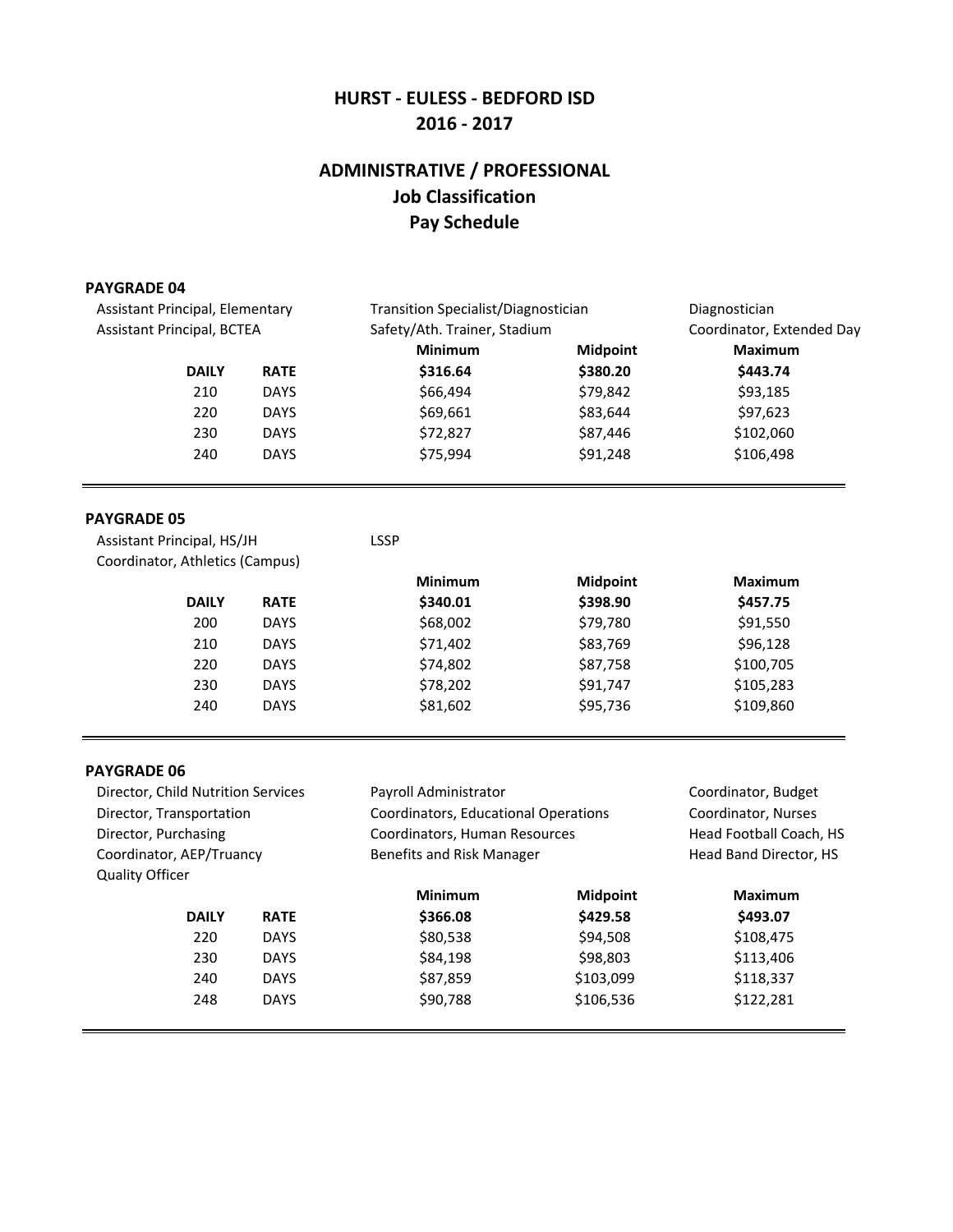## **ADMINISTRATIVE / PROFESSIONAL Job Classification Pay Schedule**

#### **PAYGRADE 07**

| Director, Information Services | Director, Maintenance |                           | Director, Finance |           |
|--------------------------------|-----------------------|---------------------------|-------------------|-----------|
| Director, PEIMS                |                       | Director, Human Resources |                   |           |
|                                |                       | <b>Minimum</b>            | <b>Midpoint</b>   | Maximum   |
| <b>DAILY</b>                   | <b>RATE</b>           | \$391.26                  | \$459.20          | \$527.11  |
| 230                            | <b>DAYS</b>           | \$89,990                  | \$105,616         | \$121,235 |
| 240                            | <b>DAYS</b>           | \$93,902                  | \$110,208         | \$126,506 |
| 248                            | <b>DAYS</b>           | \$97,032                  | \$113,882         | \$130,723 |

#### **PAYGRADE 08**

| Principal, Elementary                  |             | Director, Visual & Performing Arts |                 | Director, Athletics  |
|----------------------------------------|-------------|------------------------------------|-----------------|----------------------|
| Public Relations and Marketing Officer |             | Director, Career & Technology      |                 | Director, Curriculum |
|                                        |             | <b>Minimum</b>                     | <b>Midpoint</b> | <b>Maximum</b>       |
| <b>DAILY</b>                           | <b>RATE</b> | \$458.18                           | \$505.58        | \$552.83             |
| 220                                    | <b>DAYS</b> | \$100,800                          | \$111,228       | \$121,623            |
| 230                                    | <b>DAYS</b> | \$105,381                          | \$116,283       | \$127,151            |
| 240                                    | <b>DAYS</b> | \$109,963                          | \$121,339       | \$132,679            |

#### **PAYGRADE 09**

| Principal, Junior High |             | Principal, FEW Center |                 |           |
|------------------------|-------------|-----------------------|-----------------|-----------|
|                        |             | <b>Minimum</b>        | <b>Midpoint</b> | Maximum   |
| <b>DAILY</b>           | <b>RATE</b> | \$486.22              | \$536.59        | \$586.81  |
| 220                    | <b>DAYS</b> | \$106,968             | \$118,050       | \$129,098 |
| 230                    | <b>DAYS</b> | \$111.831             | \$123.416       | \$134,966 |
|                        |             |                       |                 |           |

#### **PAYGRADE 10**

| Principal, High School |             | Director, Special Education |                 | Maximum   |
|------------------------|-------------|-----------------------------|-----------------|-----------|
|                        |             | Minimum                     | <b>Midpoint</b> |           |
| <b>DAILY</b>           | <b>RATE</b> | \$510.17                    | \$563.08        | \$615.77  |
| 240                    | <b>DAYS</b> | \$122.441                   | \$135,139       | \$147,785 |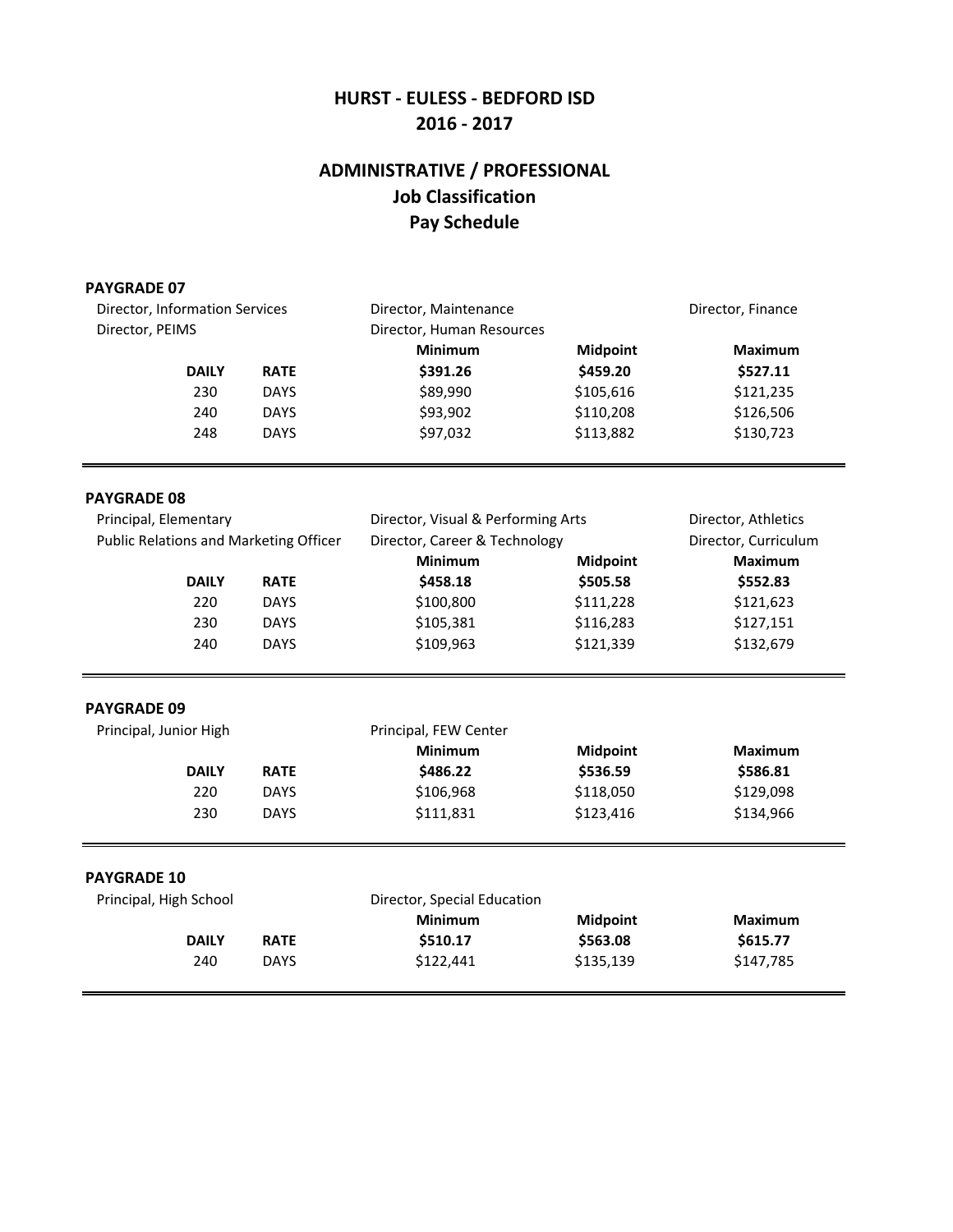## **Job Classification Pay Schedule ADMINISTRATIVE / PROFESSIONAL**

#### **PAYGRADE 11**

Assistant Superintendent **Minimum Midpoint Maximum DAILY RATE \$542.93 \$599.27 \$661.62** 240 DAYS \$130,303 \$143,825 \$158,789 **PAYGRADE Z** Deputy Superintendent **Minimum Midpoint Maximum DAILY RATE \$744.23 \$746.58 \$771.79** 240 DAYS \$178,615 \$179,179 \$185,230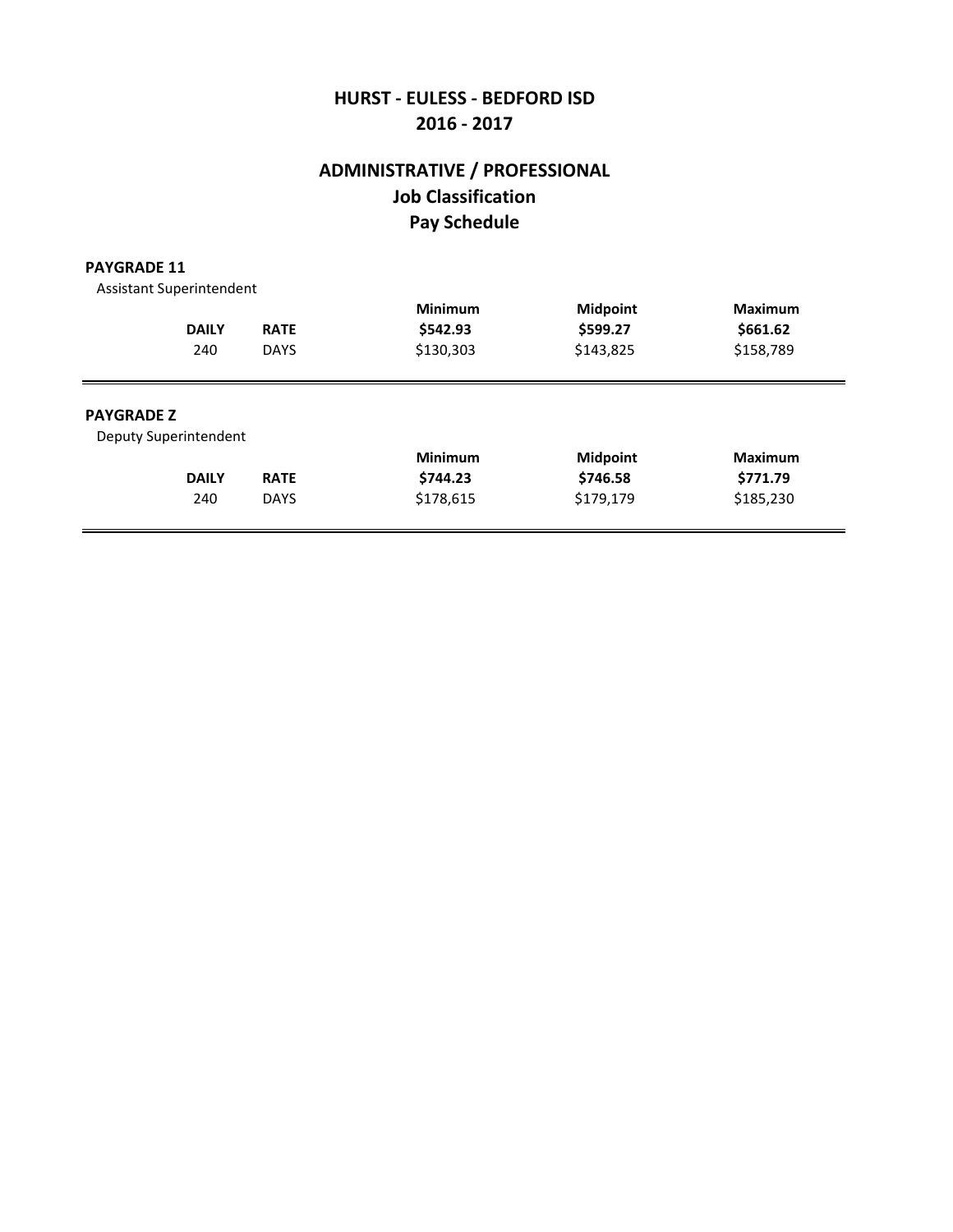## **TECHNICAL Job Classification Pay Schedule**

*Daily rates determined on 7.75 hour work day for non-exempt and full time employees.*

| <b>PAYGRADE 01</b>                              |             |                                    |                 |                     |
|-------------------------------------------------|-------------|------------------------------------|-----------------|---------------------|
| <b>Campus Technolgy Assistants</b>              |             |                                    |                 |                     |
|                                                 |             | <b>Minimum</b>                     | <b>Midpoint</b> | <b>Maximum</b>      |
| <b>HOURLY</b>                                   | <b>RATE</b> | \$15.04                            | \$18.40         | \$21.77             |
| <b>PAYGRADE 02</b>                              |             |                                    |                 |                     |
| Technology Support Specialist (Network, Cognos) |             |                                    |                 |                     |
|                                                 |             | <b>Minimum</b>                     | <b>Midpoint</b> | <b>Maximum</b>      |
| <b>HOURLY</b>                                   | <b>RATE</b> | \$19.50                            | \$23.46         | \$27.42             |
| <b>PAYGRADE 03</b>                              |             |                                    |                 |                     |
| Help Desk Technician                            |             | Hardware Repair Technician         |                 |                     |
|                                                 |             | Minimum                            | <b>Midpoint</b> | <b>Maximum</b>      |
| <b>HOURLY</b>                                   | <b>RATE</b> | \$21.37                            | \$25.74         | \$30.12             |
| <b>PAYGRADE 04</b>                              |             |                                    |                 |                     |
| Help Desk Manager                               |             |                                    |                 |                     |
|                                                 |             | Minimum                            | <b>Midpoint</b> | <b>Maximum</b>      |
| <b>HOURLY</b>                                   | <b>RATE</b> | \$23.80                            | \$28.76         | \$33.71             |
| <b>PAYGRADE 05</b>                              |             |                                    |                 |                     |
| Network Engineer                                |             | <b>Telecommunications Engineer</b> |                 | Cable Tech Engineer |
|                                                 |             | <b>Minimum</b>                     | <b>Midpoint</b> | <b>Maximum</b>      |
| <b>HOURLY</b>                                   | <b>RATE</b> | \$29.63                            | \$35.96         | \$42.26             |
| <b>PAYGRADE 06</b>                              |             |                                    |                 |                     |
| Desktop Software Support                        |             | <b>PEIMS Specialist</b>            |                 |                     |
|                                                 |             | <b>Minimum</b>                     | <b>Midpoint</b> | <b>Maximum</b>      |
| <b>HOURLY</b>                                   | <b>RATE</b> | \$31.07                            | \$37.69         | \$44.33             |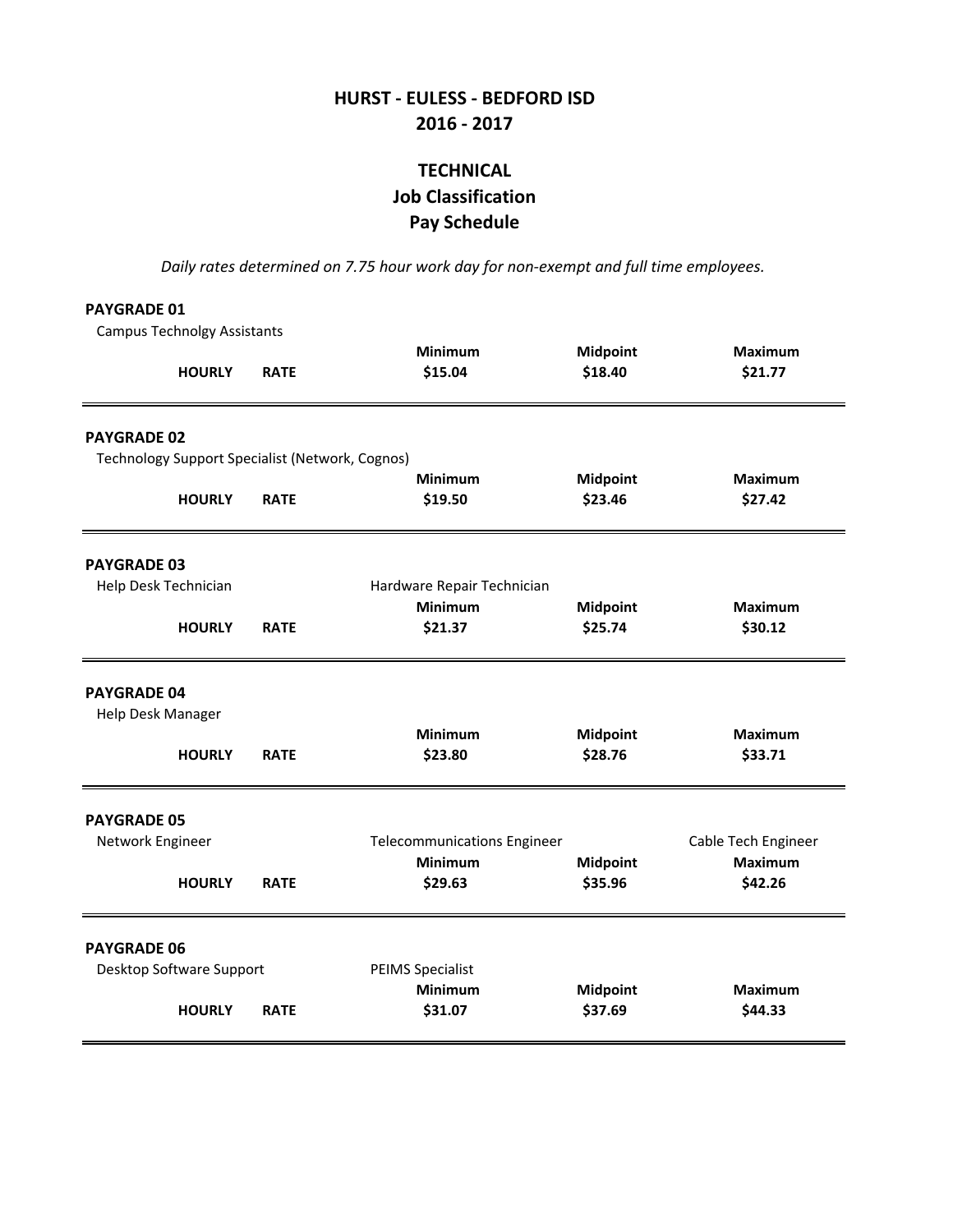## **Pay Schedule Job Classification TECHNICAL**

#### **PAYGRADE 07**

Computer Programmer/Analyst

| <b>HOURLY</b>                    | <b>RATE</b> | Minimum<br>\$37.66 | <b>Midpoint</b><br>\$44.60 | <b>Maximum</b><br>\$51.52 |
|----------------------------------|-------------|--------------------|----------------------------|---------------------------|
| <b>PAYGRADE 08</b>               |             |                    |                            |                           |
| Certified Network Engineer (CNE) |             |                    |                            |                           |
|                                  |             | <b>Minimum</b>     | <b>Midpoint</b>            | <b>Maximum</b>            |
| <b>HOURLY</b>                    | <b>RATE</b> | \$39.35            | \$47.19                    | \$55.06                   |
| <b>PAYGRADE 10</b>               |             |                    |                            |                           |
| Director, Technical Services     |             |                    |                            |                           |
|                                  |             | <b>Minimum</b>     | <b>Midpoint</b>            | <b>Maximum</b>            |
| <b>HOURLY</b>                    | <b>RATE</b> | \$45.55            | \$53.40                    | \$61.27                   |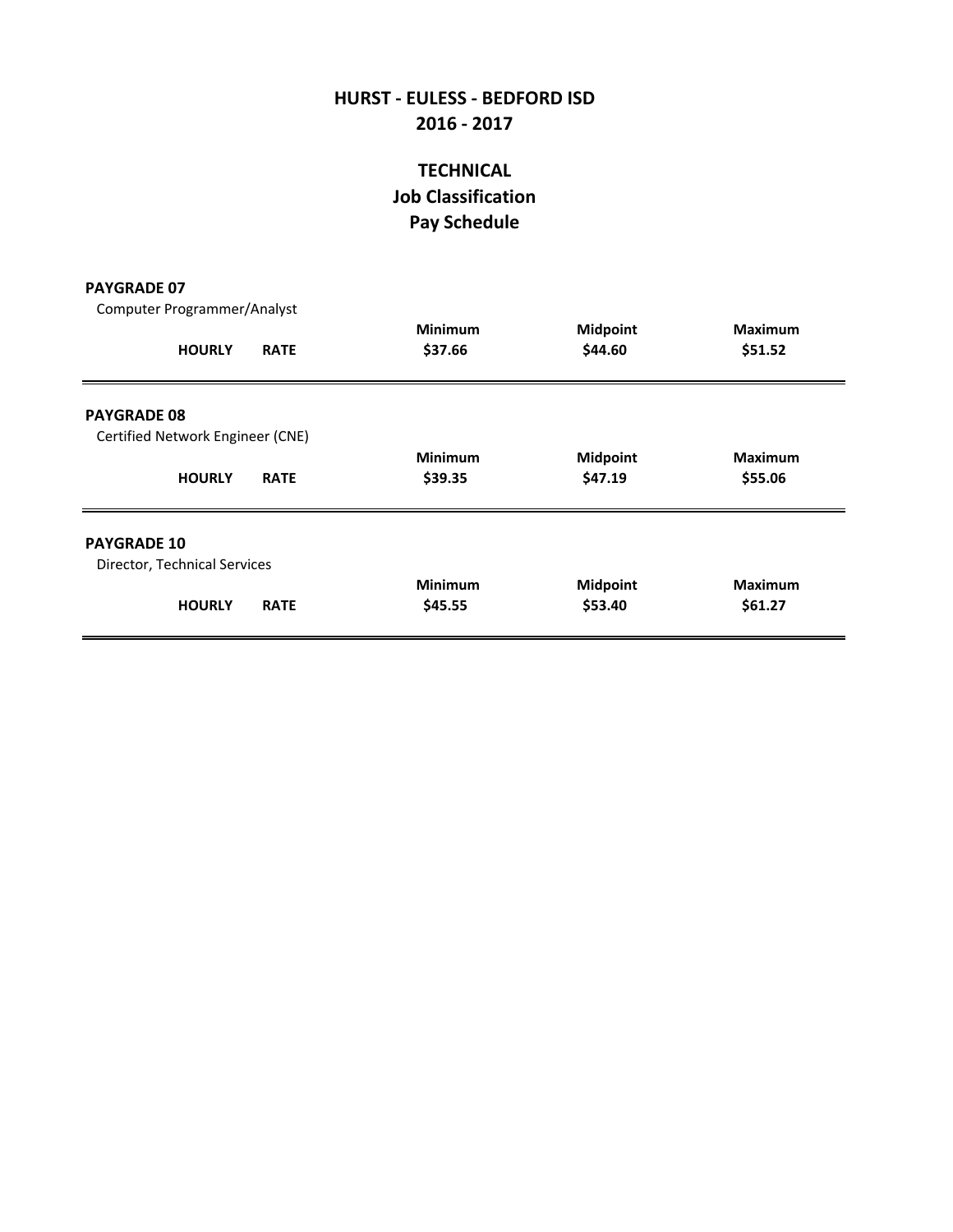#### **PARAPROFESSIONAL Job Classification Pay Schedule**

*Full time campus paraprofessionals are paid on a 7.5 hour workday and a maximum 37.5 hour work week. 50% part time paraprofessionals are paid for a maximum 18.75 hour work week. The campuses are generally open from 8:00 am to 4:00 pm each day. The campus administrator may vary the start and end time for employees to ensure efficient operations of the campus.*

*hour work week. The office hours are generally 8:00 am to 4:30 pm. maximum 38.75 hour work week. 50% part time paraprofessionals are paid for a maximum 19.375 Full time Central Administrative Complex paraprofessionals are paid on a 7.75 hour workday and a*

| <b>PAYGRADE TA</b>                                                                                                                           |             |                                                                                                                                                                                  |                 |                                                                                              |
|----------------------------------------------------------------------------------------------------------------------------------------------|-------------|----------------------------------------------------------------------------------------------------------------------------------------------------------------------------------|-----------------|----------------------------------------------------------------------------------------------|
| <b>Teacher Assistant</b>                                                                                                                     |             | Media Aide                                                                                                                                                                       |                 |                                                                                              |
|                                                                                                                                              |             | <b>Minimum</b>                                                                                                                                                                   | <b>Midpoint</b> | <b>Maximum</b>                                                                               |
| <b>HOURLY</b>                                                                                                                                | <b>RATE</b> | \$14.81                                                                                                                                                                          | \$18.09         | \$21.42                                                                                      |
| <b>PAYGRADE S1</b>                                                                                                                           |             |                                                                                                                                                                                  |                 |                                                                                              |
| Secretary, Campus-General                                                                                                                    |             | Secretary, Transition Center                                                                                                                                                     |                 | Secretary, Data Entry                                                                        |
| Secretary, Asst. Principal-HS                                                                                                                |             | Secretary, Career & Technology                                                                                                                                                   |                 | Secretary, Attendance                                                                        |
| Secretary, Counselor                                                                                                                         |             | Receptionist, Campus                                                                                                                                                             |                 | Office Assistant, Campus                                                                     |
| Secretary, Registrar                                                                                                                         |             | Secretary, Special Education                                                                                                                                                     |                 |                                                                                              |
|                                                                                                                                              |             | <b>Minimum</b>                                                                                                                                                                   | <b>Midpoint</b> | <b>Maximum</b>                                                                               |
| <b>HOURLY</b>                                                                                                                                | <b>RATE</b> | \$16.79                                                                                                                                                                          | \$20.57         | \$24.40                                                                                      |
| Receptionist, Administration<br>Secretary, Coordinator<br>Secretary, Assessment<br>Secretary, Substitute System<br>Secretary, Superintendent |             | Secretary, Special Education<br>PEIMS/Federal Programs Data Specialist<br>Bookkeeper, Maintenance/Child Nutrition<br>Bookkeeper, Extended Day<br>Licensed Vocational Nurse (LVN) |                 | <b>Accounting Assistant</b><br>Secretary, Purchasing<br>Secretary, Truancy<br>Parent Liaison |
|                                                                                                                                              |             | <b>Minimum</b>                                                                                                                                                                   | <b>Midpoint</b> | <b>Maximum</b>                                                                               |
| <b>HOURLY</b>                                                                                                                                | <b>RATE</b> | \$18.58                                                                                                                                                                          | \$22.87         | \$27.13                                                                                      |
| <b>PAYGRADE S3</b>                                                                                                                           |             |                                                                                                                                                                                  |                 |                                                                                              |
| Secretary, Director                                                                                                                          |             | <b>Certification Specialist</b>                                                                                                                                                  |                 | Payroll Specialist                                                                           |
| Secretary, Human Resources<br>Secretary, Principal-FEW/JH/EL                                                                                 |             | Secretary, Coordinator-AEP/Truancy                                                                                                                                               |                 | Bookkeeper, HS                                                                               |
|                                                                                                                                              |             | <b>Minimum</b>                                                                                                                                                                   | <b>Midpoint</b> | <b>Maximum</b>                                                                               |
| <b>HOURLY</b>                                                                                                                                | <b>RATE</b> | \$21.51                                                                                                                                                                          | \$25.86         | \$30.21                                                                                      |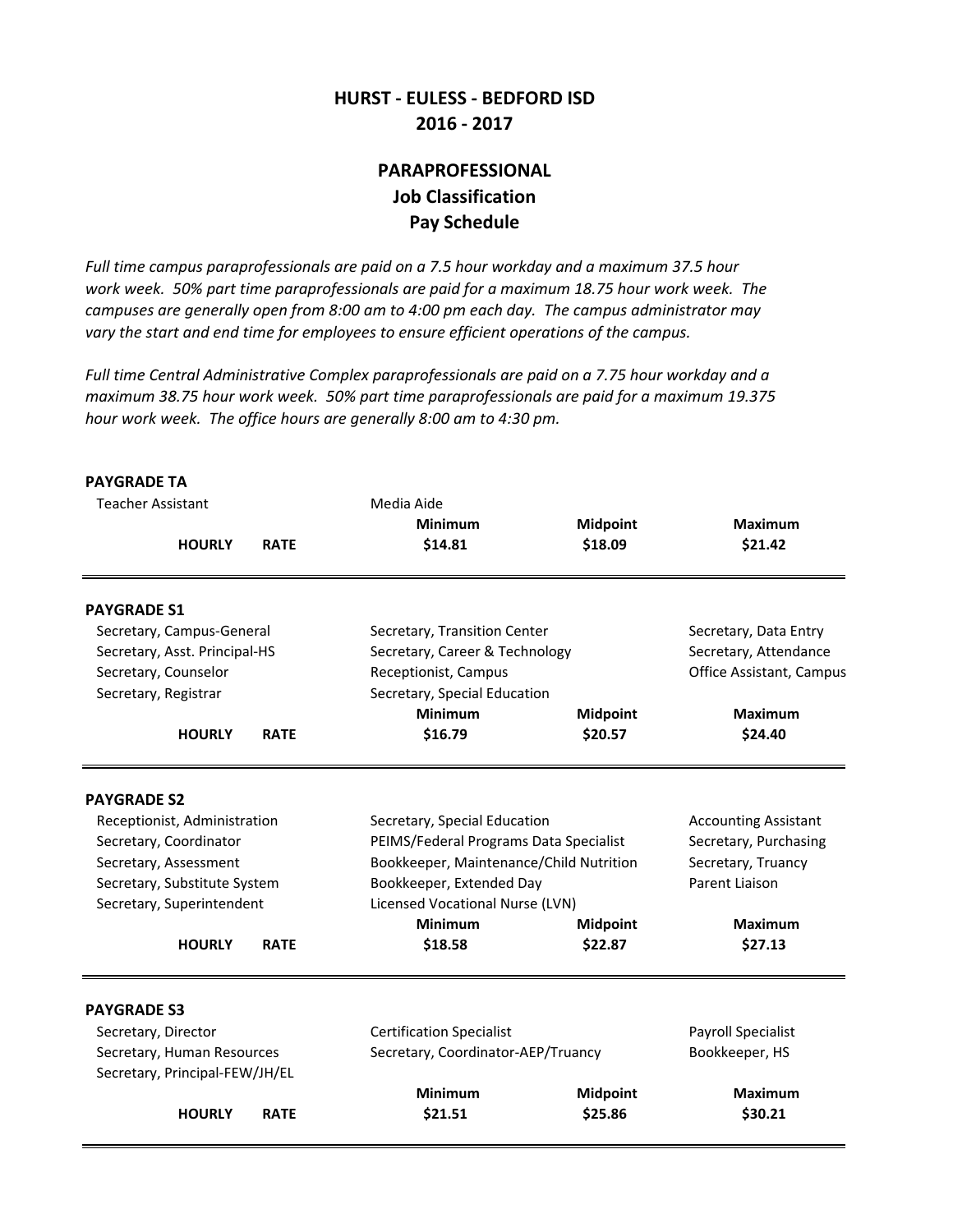## **PARAPROFESSIONAL Job Classification Pay Schedule**

| <b>PAYGRADE AA</b>                        |                 |                                        |         |
|-------------------------------------------|-----------------|----------------------------------------|---------|
| Administrative Assistant, Superintendent  |                 | Administrative Assistant, Principal-HS |         |
| Administrative Assistant, Deputy Supt.    | Payroll Manager |                                        |         |
| Administrative Assistant, Assistant Supt. |                 |                                        |         |
|                                           | <b>Minimum</b>  | <b>Midpoint</b>                        | Maximum |
| <b>HOURLY</b><br><b>RATE</b>              | \$25.32         | \$30.55                                | \$35.76 |
|                                           |                 |                                        |         |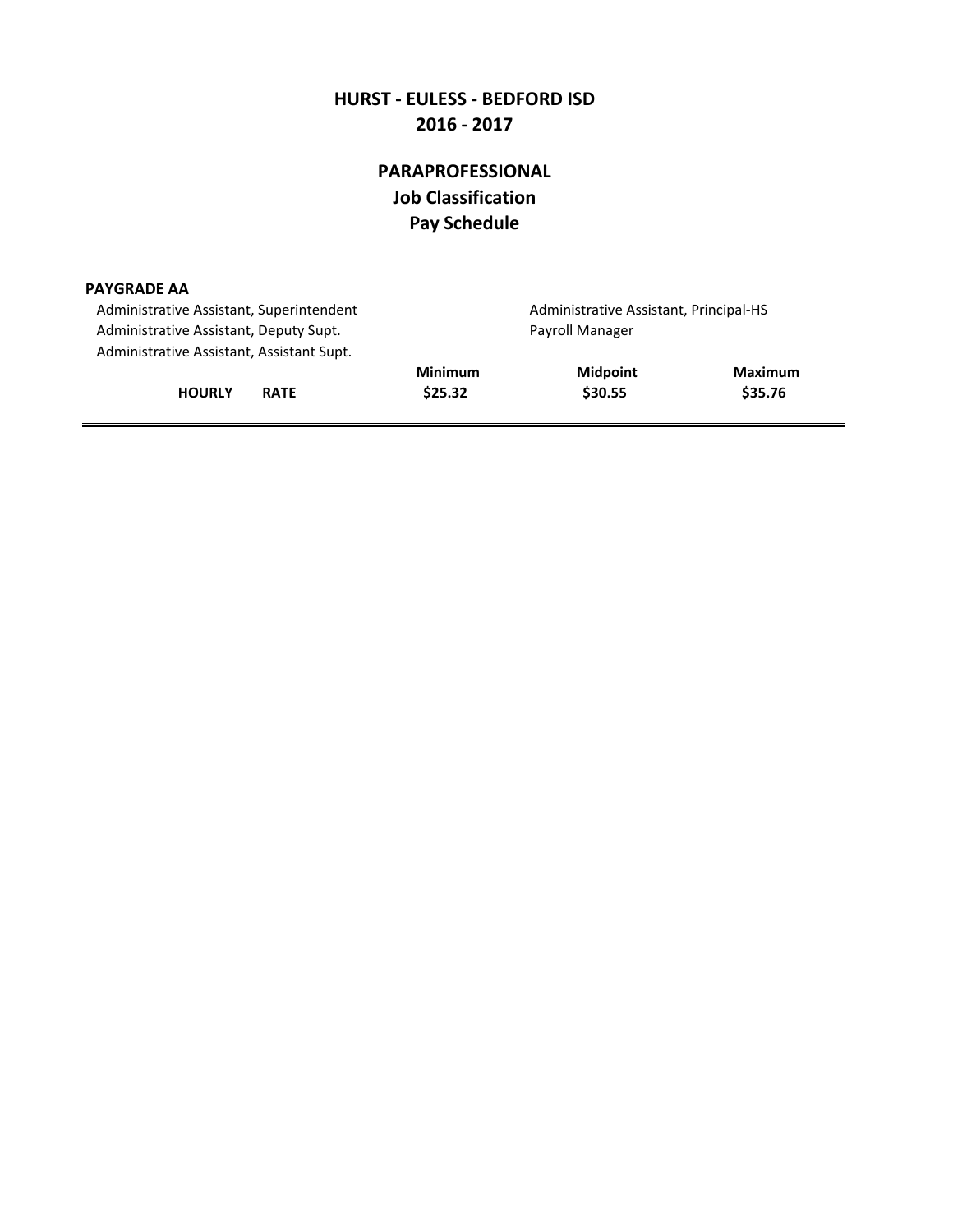## **AUXILIARY Job Classification Pay Schedule**

*Daily rates listed below based on an 8 hour workday and maximum 40 hour work week.*

| <b>PAYGRADE 01</b><br>Custodian                                   | <b>HOURLY</b>                                                       | <b>RATE</b> | <b>Campus Facility Monitor</b><br><b>Minimum</b><br>\$12.07                        | <b>Midpoint</b><br>\$15.57 | <b>Maximum</b><br>\$19.07                                                  |
|-------------------------------------------------------------------|---------------------------------------------------------------------|-------------|------------------------------------------------------------------------------------|----------------------------|----------------------------------------------------------------------------|
| <b>PAYGRADE 02</b>                                                | Head Custodian, Elem/JH<br>Asst Head Custodian, HS<br><b>HOURLY</b> | <b>RATE</b> | Grounds<br><b>Minimum</b><br>\$13.12                                               | <b>Midpoint</b><br>\$16.96 | <b>Maximum</b><br>\$20.81                                                  |
| <b>PAYGRADE 04</b><br>Maintenance Helper                          | Head Custodian, HS/ADM<br><b>HOURLY</b>                             | <b>RATE</b> | Playground Specialist<br><b>Irrigation Specialist</b><br><b>Minimum</b><br>\$16.15 | <b>Midpoint</b><br>\$20.99 | Lead Grounds<br><b>Warehouse Delivery</b><br><b>Maximum</b><br>\$25.82     |
| <b>PAYGRADE 05</b><br>Printer<br><b>Energy Specialist</b>         | Maintenance Dispatcher<br><b>HOURLY</b>                             | <b>RATE</b> | Maintenance I<br><b>HVAC Technician I</b><br><b>Minimum</b><br>\$18.98             | <b>Midpoint</b><br>\$23.30 | Irrigator<br><b>District Facility Monitor</b><br><b>Maximum</b><br>\$27.64 |
| <b>PAYGRADE 06</b><br>Maintenance II<br><b>HVAC Technician II</b> | <b>HOURLY</b>                                                       | <b>RATE</b> | <b>Energy Auditor</b><br><b>Minimum</b><br>\$22.26                                 | <b>Midpoint</b><br>\$25.92 | <b>Maximum</b><br>\$29.57                                                  |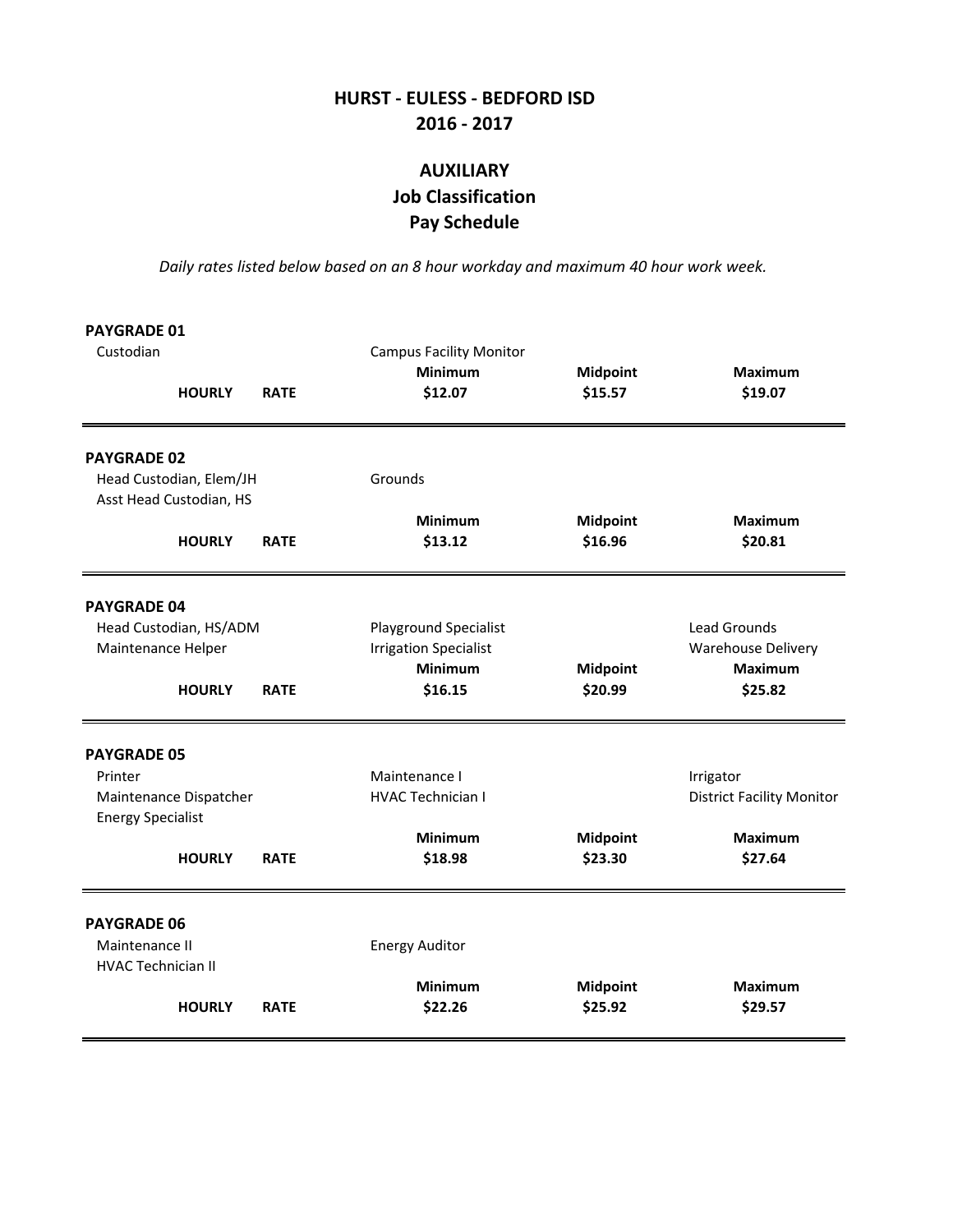## **AUXILIARY Job Classification Pay Schedule**

| <b>PAYGRADE 07</b>                                |             |                            |                            |                           |
|---------------------------------------------------|-------------|----------------------------|----------------------------|---------------------------|
| Maintenance III                                   |             | Security & Fire Technician |                            |                           |
| <b>HVAC Technician III</b>                        |             |                            |                            |                           |
|                                                   |             | <b>Minimum</b><br>\$25.38  | <b>Midpoint</b><br>\$29.63 | <b>Maximum</b><br>\$33.90 |
| <b>HOURLY</b>                                     | <b>RATE</b> |                            |                            |                           |
| <b>PAYGRADE 08</b><br><b>Assistant Supervisor</b> |             |                            |                            |                           |
|                                                   |             | <b>Minimum</b>             | <b>Midpoint</b>            | <b>Maximum</b>            |
| <b>HOURLY</b>                                     | <b>RATE</b> | \$28.94                    | \$33.90                    | \$38.80                   |
| <b>PAYGRADE 09</b><br>Supervisor                  |             |                            |                            |                           |
|                                                   |             | <b>Minimum</b>             | <b>Midpoint</b>            | <b>Maximum</b>            |
| <b>HOURLY</b>                                     | <b>RATE</b> | \$33.13                    | \$38.80                    | \$44.53                   |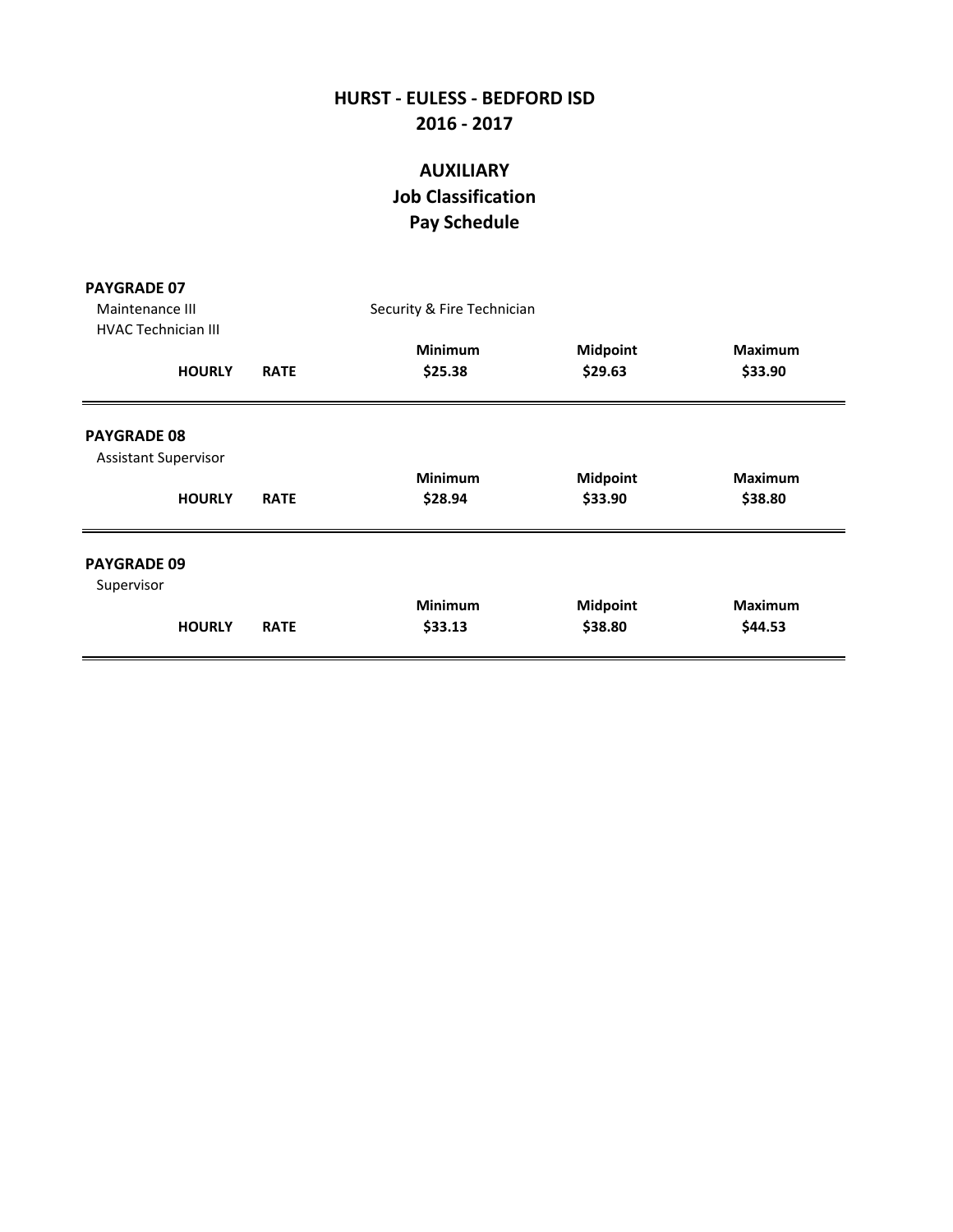## **TRANSPORTATION Job Classification Pay Schedule**

#### **BUS DRIVERS**

|                                       | <b>DAILY RATE</b> |
|---------------------------------------|-------------------|
| Regular Routes - Double               | \$96.67           |
| Regular Double with Noon Route        | \$126.27          |
| Regular Routes - Triple               | \$122.04          |
| Regular Triple with Noon Routes       | \$151.65          |
| <b>Tech Center Routes</b>             | \$137.61          |
| Noon Route                            | \$29.60           |
| Summer School (non Special Education) | \$60.90           |
|                                       |                   |

#### **BUS MONITORS**

|                                 | <b>DAILY RATE</b> |
|---------------------------------|-------------------|
| Regular Routes - Double         | \$50.15           |
| Regular Routes with Noon Route  | \$69.95           |
| Regular Route - Triple          | \$64.52           |
| Regular Route - with Noon Route | \$84.32           |
| Noon Route                      | \$19.79           |

#### **PAY FOR EXTRA-CURRICULAR TRAVEL**

for details. scheduled after 4:30 PM on school days, on weekends, and holidays. See Transportation Handbook Bus Drivers will be paid at the rate of \$17.20 per hour with a minimum of 2.5 hours each for field trips

#### **PAY FOR LENGTH OF SERVICE**

**Child Nutrition Managers, Assistant Managers, and Bus Drivers will receive pay for length of service in HEB ISD as follows:**

| YEARS | <b>RECOGNITION</b> |
|-------|--------------------|
| 4     | \$150              |
| q     | \$300              |
| 14    | \$450              |
| 19    | \$600              |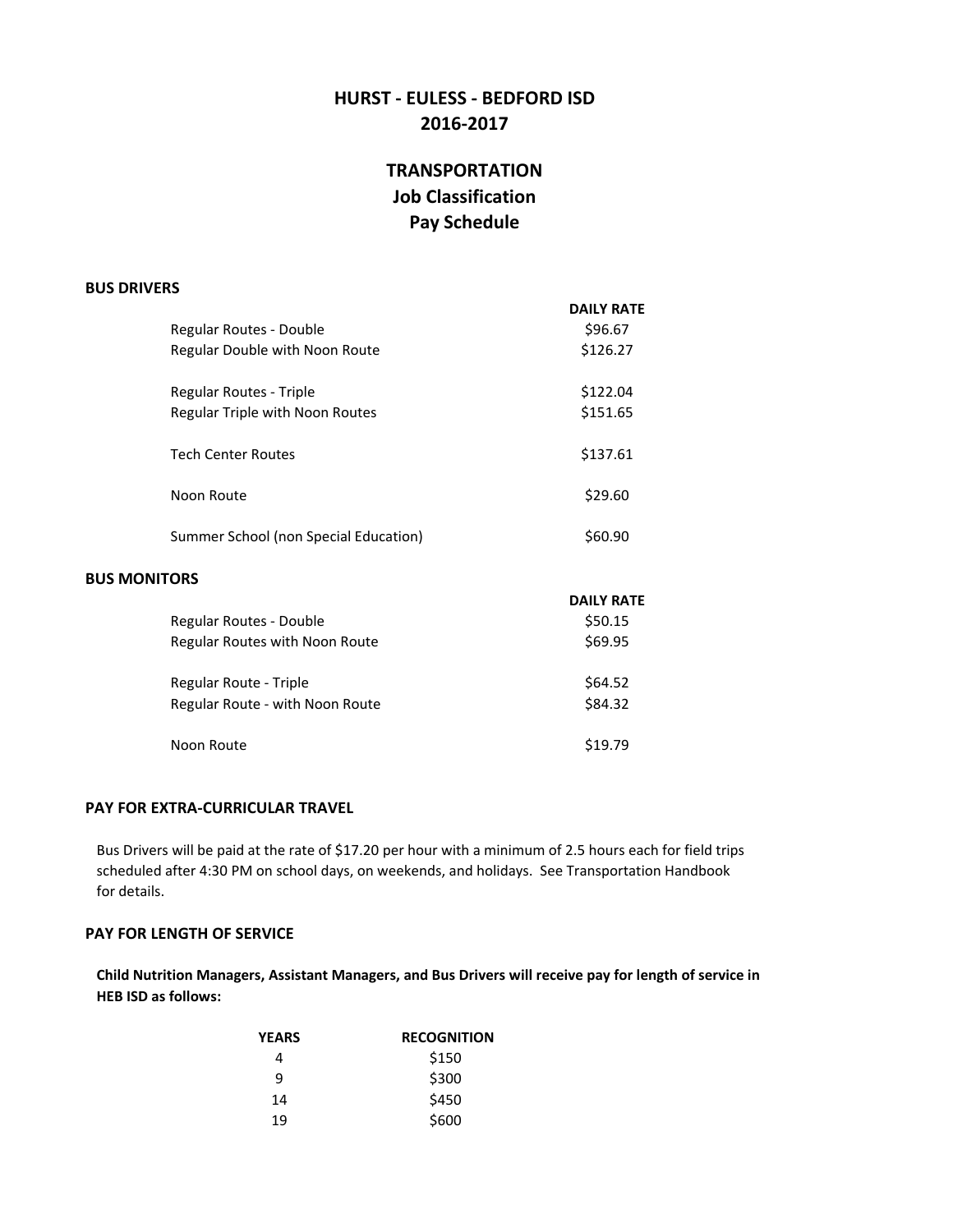## **TRANSPORTATION Job Classification Pay Schedule**

| <b>PAYGRADE 05</b> |  |
|--------------------|--|
|--------------------|--|

| Fleet Mechanic     |                                   |                                         |                                   |                            |                           |
|--------------------|-----------------------------------|-----------------------------------------|-----------------------------------|----------------------------|---------------------------|
|                    | <b>HOURLY</b>                     | <b>RATE</b>                             | <b>Minimum</b><br>\$18.98         | <b>Midpoint</b><br>\$23.30 | <b>Maximum</b><br>\$27.64 |
| <b>PAYGRADE 07</b> |                                   |                                         |                                   |                            |                           |
|                    | <b>Supervisor - Operations</b>    |                                         | Supervisor - Special Routes/Trips |                            |                           |
|                    | Supervisor - Regular Routes/Trips |                                         |                                   |                            |                           |
|                    |                                   |                                         | <b>Minimum</b>                    | <b>Midpoint</b>            | <b>Maximum</b>            |
|                    | <b>HOURLY</b>                     | <b>RATE</b>                             | \$25.38                           | \$29.63                    | \$33.90                   |
| <b>PAYGRADE 09</b> |                                   |                                         |                                   |                            |                           |
|                    |                                   | Supervisor - Mechanic Shop/Fleet Repair |                                   |                            |                           |
|                    |                                   |                                         | <b>Minimum</b>                    | <b>Midpoint</b>            | <b>Maximum</b>            |
|                    | <b>HOURLY</b>                     | <b>RATE</b>                             | \$33.13                           | \$38.80                    | \$44.53                   |
|                    |                                   |                                         |                                   |                            |                           |